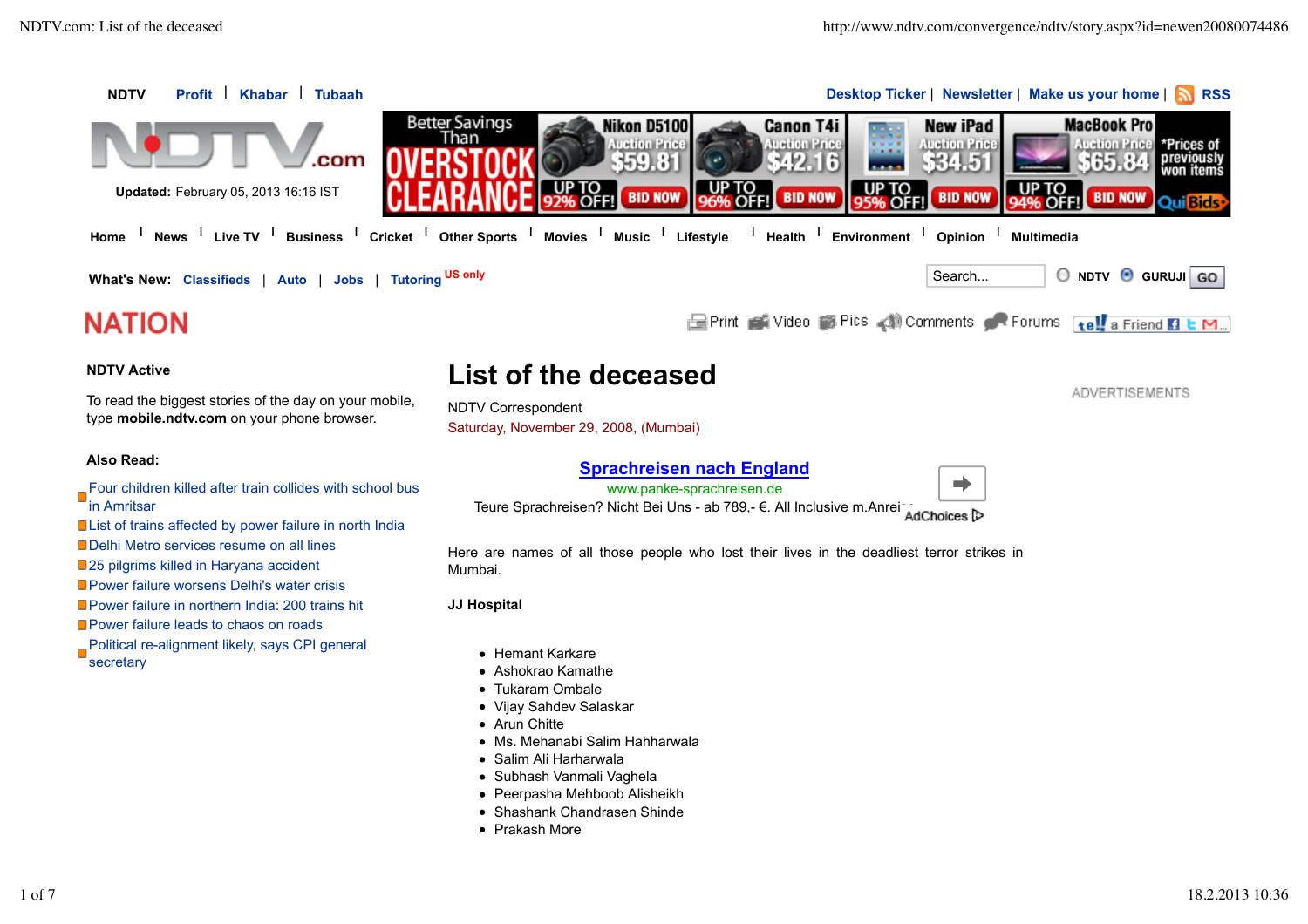- Vijay Khandekar
- M L Chaudhari
- Babban Babu Hugade
- Aijazbhai Haji Imansahab Dalal
- Rahimatullah
- Jayawant Hanumata Patil
- Yogesh Shivaji Patil
- Babusaheb Dhurqude
- Ambadas Pawar
- Babasaheb Chandrakant Bhosale
- Sitaram Mahalba Sakhare
- Mukesh Bikaji Jadhav
- Kamal Nanakram Motwani
- Bret Gilbert Taylor (Australia)
- Ms Meera M Chaterjee
- Michael Stuart Moss (Australia)
- Ashfar Ali Shaikh
- Sareena Sasuddin Sheikh
- UNKNOWN
- Nitesh Vijaykumar Sharma
- Gaurav Walchand Jain
- Malyesh Manvendra Banerjee
- Jugaran Hedriz Rudolph (German)
- Thomas Verghese
- Sadanand Patil
- Steve Darfane (German)
- Unknown Woman (Foreigner)
- Ms Neeta Prakash Gaikwad
- Abbas Razzaq Ansari
- Ms Rakhila Abbas Ansari
- Sarjerao Sadashiv Bhosale
- Wilson Baburao Mandlik
- Mohammed Ilyas Ansari
- Kainath Nagar Kamruddin
- Andes Don Tevera (British)
- T Suda D Lashi (Chinese)
- Farooq Dinshaw Ehaliya
- Maibeb Vimanchandra
- Antinio D Lorenza (Italy)
- Sandeep Unni krishnan
- Ms Ami Vipinchandra Thakar
- Jordan Gracy Fernandes
- Ms Gehara Kanamani alias Jina (Thailand)
- Sunil Shevti Parekh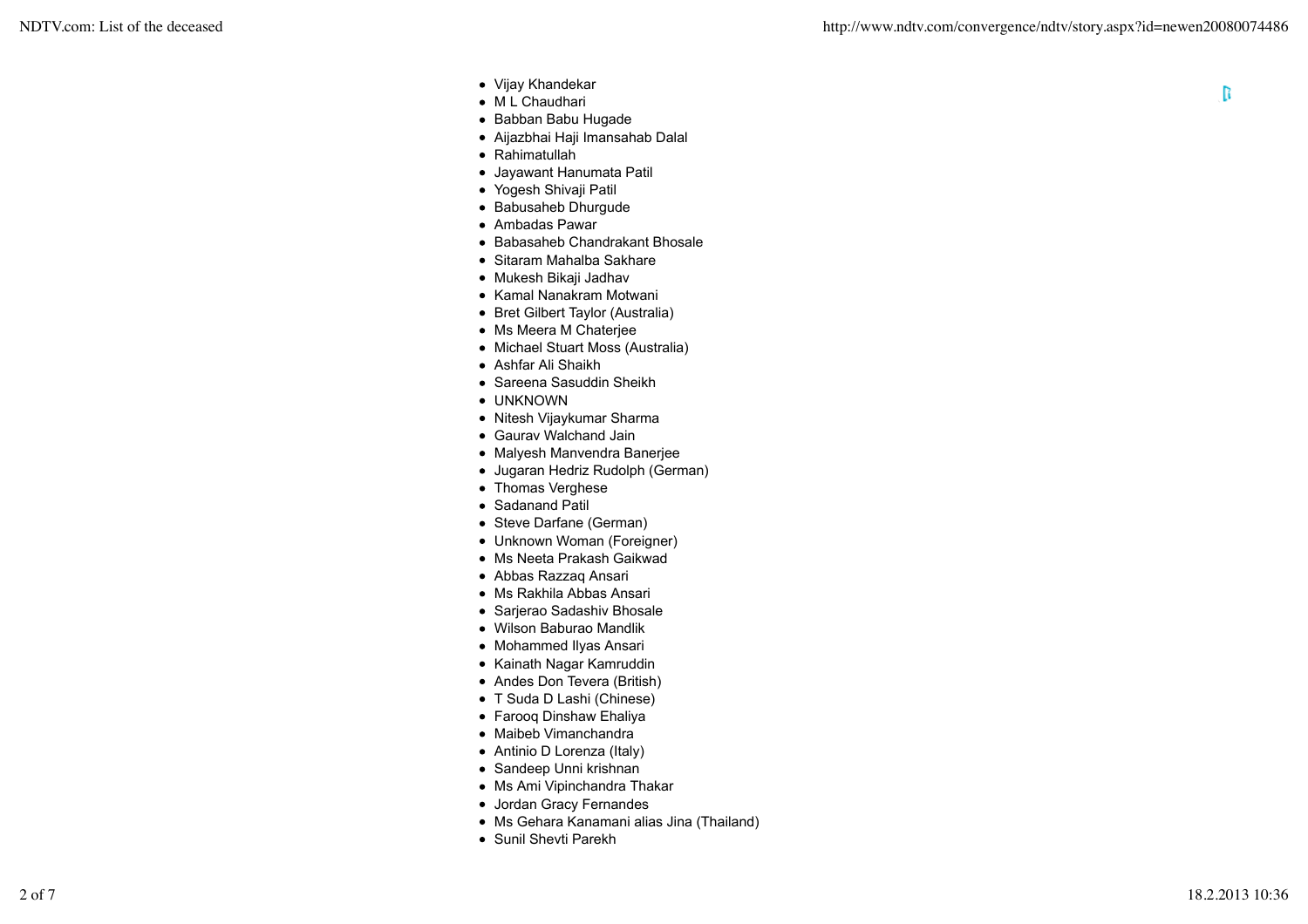- Ms Reshma Sunil Parekh
- Ajit Srichandra Chabaria
- Ms Monica Ajit Chabaria
- Sanjay Vijay Agarwal
- Rita Sanjay Agarwal
- Rahul Subhash Shinde
- Ms Harsha Mohit Azrani
- Mohit Kanahya Hazrani
- Allan Michael Share (America)
- Ms Helen Konoli (Canada)
- Ms Uma Govind Garg
- Eklaq Mohammed Mushtaq Ahmed
- Pankaj Sompad Shah
- Ravidas
- Lokayu Michael Pudedan (Singapore)
- Gajendra Singh
- Ashok Kapur
- Anant Suryadutt Bhatt
- UNKNOWN
- Rohin Baji
- Kannobhai Javeribhai Patel
- Maqsood Mubarak Ali Sheikh
- Rivika Gabrial Holtsberg (Israel)
- Rabbi Gabriel Holtsberg (Israel)
- UNKNOWN TERRORIST
- UNKNOWN TERRORIST
- Feriz Gimal Ahmak Khan
- Rabbi Ben Zion Chromin (Israel)
- UNKNOWN TERRORIST
- UNKNOWN
- Ms Sabina Saikia
- Udaysingh Karamveer Singh Kang
- Nitishsingh Karamveer Singh Kang
- Samveer Singh Karamveer Singh Kang
- UNKNOWN FEMALE (Israel)
- Ms. Yokovit Mosho Uspaz (Israel)
- Hemakshi Pillai
- UNKNOWN TERRORIST
- UNKNOWN TERRORIST
- UNKNOWN TERRORIST
- UNKNOWN TERRORIST
- UNKNOWN TERRORIST
- UNKNOWN TERRORIST
- Rabbi Arye Teitelbaum (Israel)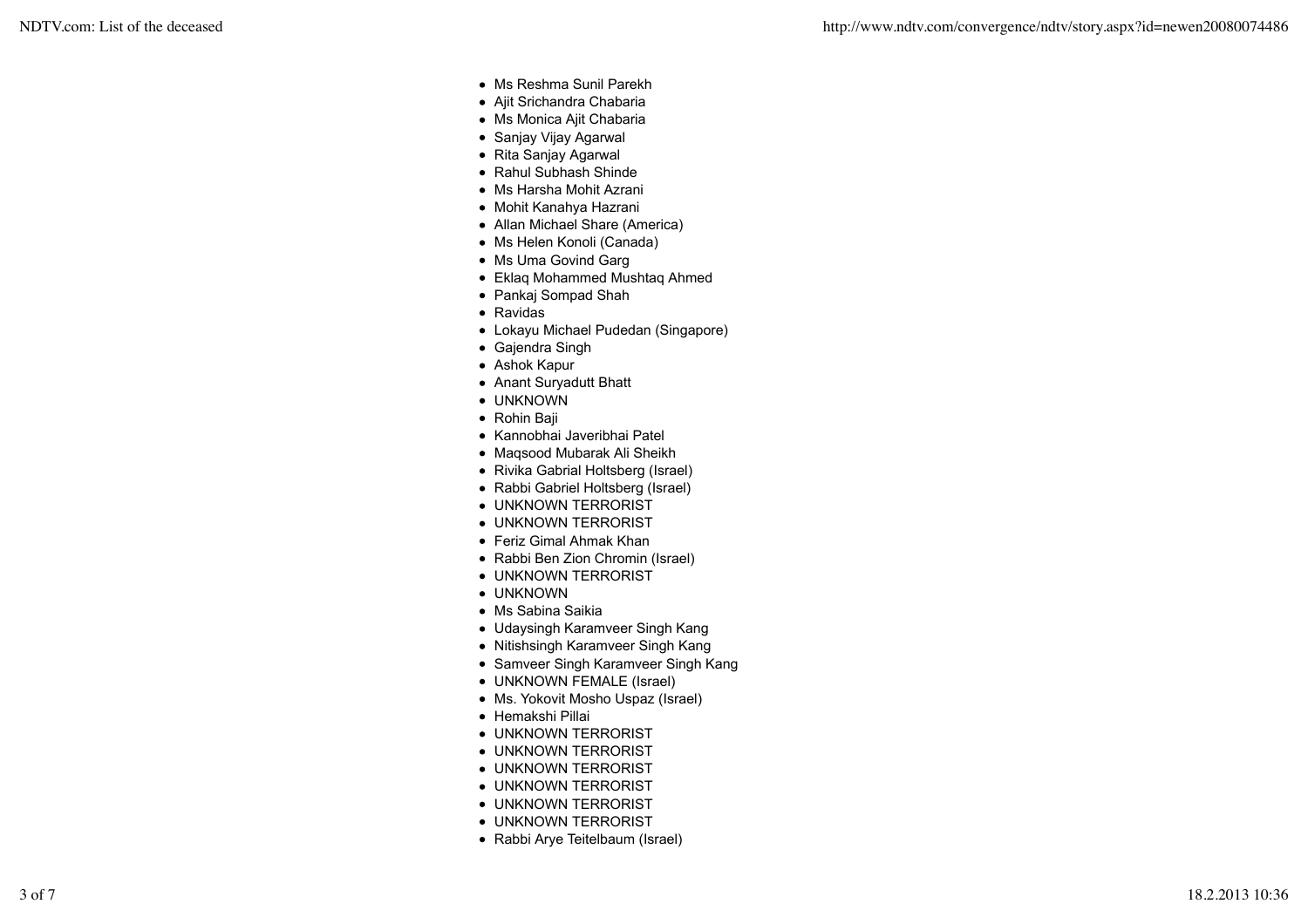### **Nair Hospital**

- Sushil Kumar Sharma
- Arkha Solanki
- Sunil Thakre
- Kajhi Thakre
- Vinod Gupta
- Abu Ismail
- Mohammed Amanat Ali
- Chandulal Tandel
- Prakash Sandal
- UNKNOWN MALE
- UNKNOWN MALE
- UNKNOWN MALE
- UNKNOWN MALE
- UNKNOWN MALE
- Doris Arban Rego
- Gunjan Narang
- Vijay Thana
- Neelam Narang
- UNKNOWN MALE
- UNKNOWN MALE
- $\bullet$

## **Sion Hospital**

- UNKNOWN
- UNKNOWN
- Burki Ralph (Germany)
- Muti Arjun Ansari
- Rupinder Devendra Wadhawa
- Ravi Kunvar
- Saptakam Rehmatullah Shaukat Ali
- Murti Pavastin
- $\bullet$

# **Kem Hospital**

- Hasibul Rehman Fajuddin Rehman Shaikh
- Aditya Ashok Yadav
- Deepali Janardhan Chitekar
- Raju Janardhan Chitekar
- UNKNOWN MALE
- UNKNOWN MALE
- UNKNOWN MALE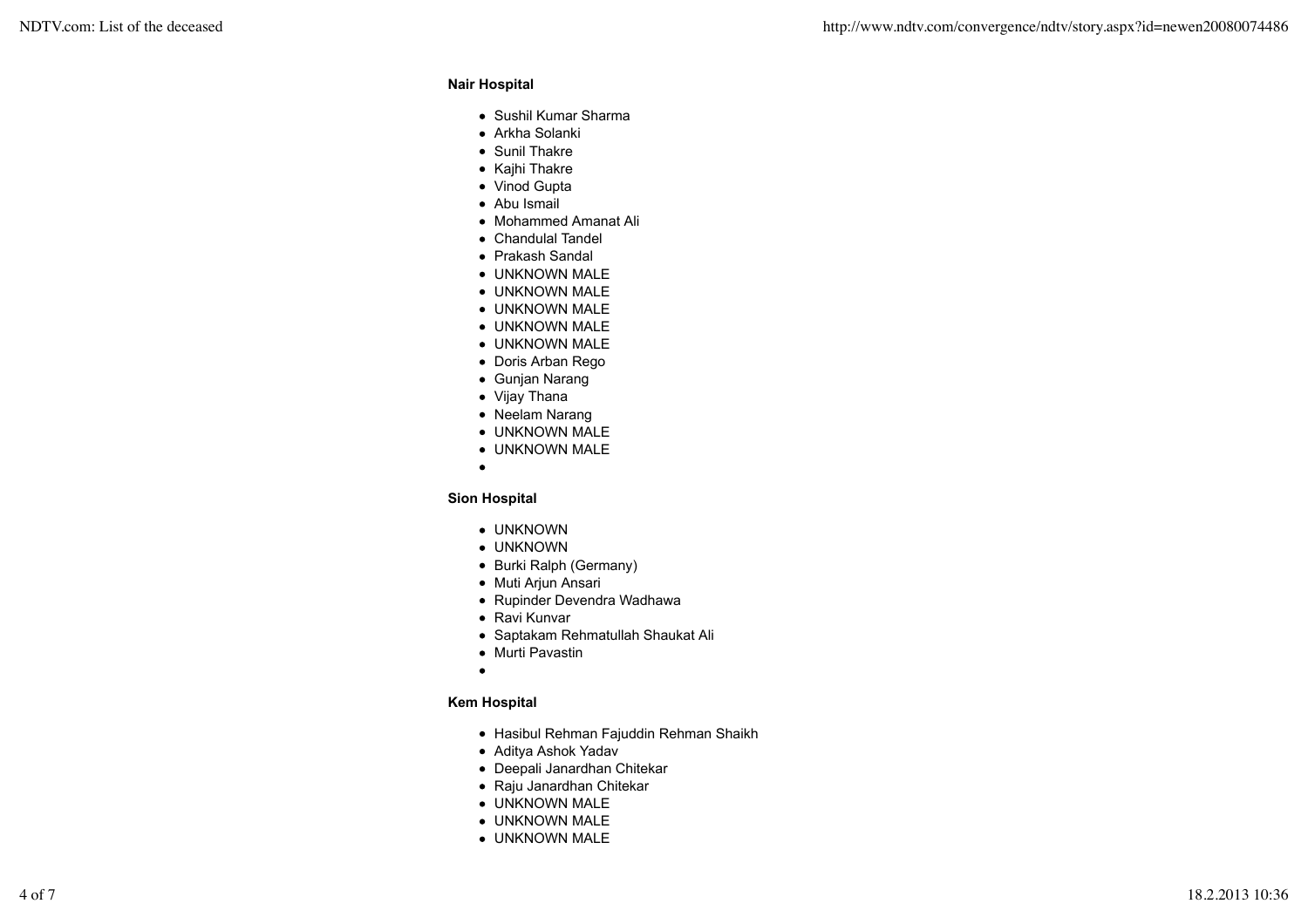- UNKNOWN MALE
- UNKNOWN MALE
- Mohammed Kukhtar Mallik
- Noorul Islam Azahar Mulla
- Ms Shashabai Baburao Khratmal
- Aminabegum Hamid Sheikh
- Shirish Savla Chari
- Afreen S Qureshi

## **G T Hospital**

- Sanjay Surve
- P K Gopalkrishna
- Thakur Budha Vaghela
- Ms Jasmine
- Vijay Katkar
- Bhagan Gangaram Shinde

## **St. George Hospital**

- Aziz Nabullal Rampuri
- UNKNOWN
- Shoeb Ahmed Shaikh
- Misarilal Morya
- Shahabuddin S Khan
- Harishbhai D Goyal
- Zahir Sayyed Nasir Ali



| Story Finder | ٠<br>2009 |  |
|--------------|-----------|--|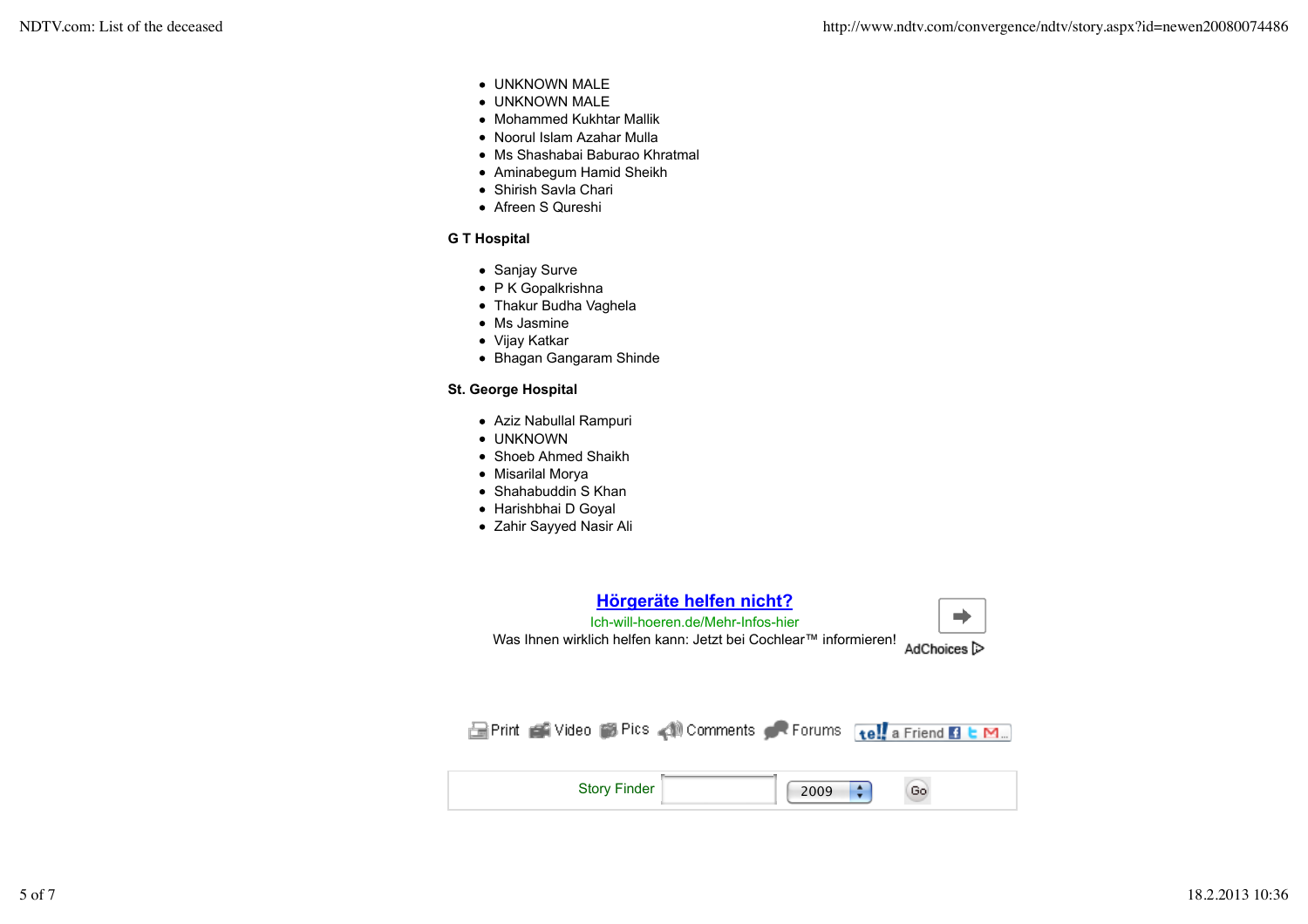

#### User Comments [ + Comment on the story ]

#### **Posted By hamza-Friday, December 26, 2008**

it would benefit india and all indians to examine the reality of extremism within their own country before pointing to pakistan. any talk of action by indians inside pakistan will not be taken lightly. i can assure all here of that. if india thinks it is dealing with pakistan from 1971 or some other time, forget about it. india will be humiliated and cannot risk the long term effect to its economy and much touted superpower status. the creeping hindu fundamentalism and terrorism has to be dismanted before it threatens world peace.

### **Posted By Maheshwar-Tuesday, December 02, 2008**

There is no point of waiting and seeing the terror strike again, we as a Indian and victims of terror attack needs to take proactive measures where we can beforehand dismantle these operations and if required get into any territories to kill terrorist who are planning these types of plots. India Govt should ask or I would say force Pakistan to handover all possible underworld dons and terrorist to India and failing to which lead to a war against Pakistan….we all against war butr isn't it a war going on where we Indian don't even know and unprepared. I salute all those brave Indian army, police and navy personal for fighting against terrorism and saving us.

### **Posted By B BALA-Tuesday, December 02, 2008**

Terror or terrorists have no religion nor caste. Terrorists are nothing but terror hence this clan must be eliminated instantly

#### **Posted By Neeraj-Monday, December 01, 2008**

Right Bro! 22 Muslims in the list of dead above. Is this not attack on Muslims!!! Terrorists have no religion!! Lets unite and show them our resolve!

**Posted By mishu-Friday, November 28, 2008**